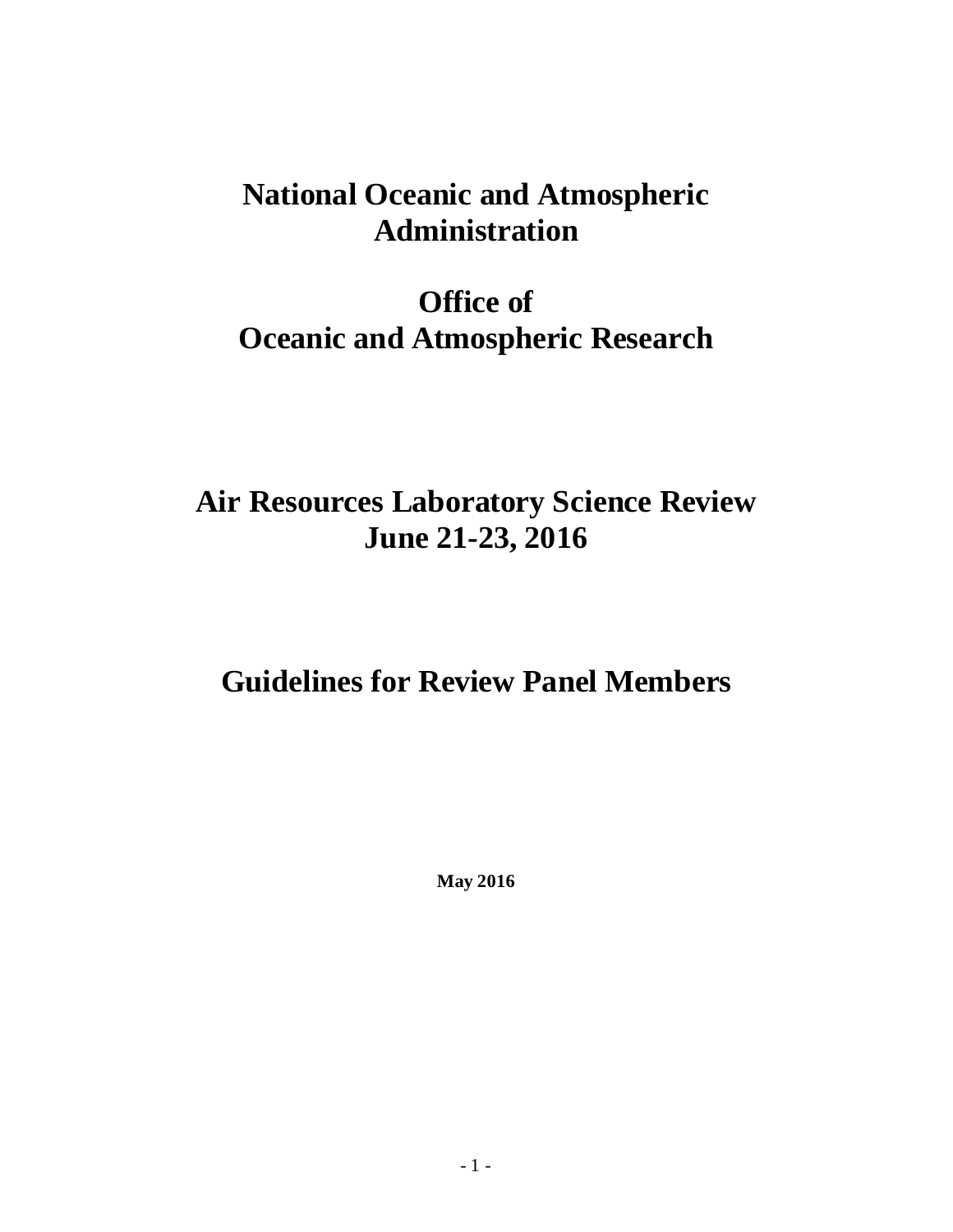#### **1. Introduction**

Laboratory science reviews are conducted every five years to evaluate the **quality**, **relevance**, and **performance** of research conducted in Oceanic and Atmospheric Research (OAR) laboratories. This review is for both internal OAR/NOAA use for planning, programming, and budgeting, and external interests. It helps the Laboratory in its strategic planning of its future science. These reviews are also intended to ensure that OAR laboratory research is linked to the National Oceanic and Atmospheric Administration (NOAA) Strategic Plan, is relevant to NOAA Research mission and priorities, is of high quality as judged by preeminence criteria, and is carried out with a high level of performance.

These guidelines have been prepared using experience gained from previous laboratory reviews. The goal of the guidelines is to clarify your role and assist in the organization of the work of the review panel. The guidelines cover the process from when you receive the invitation letter to participate on the review panel to submission of the summary report of the review panel.

### **2**. **Research Areas in Review and Charge to the Review Panel**

Each member of the review panel should have received the "charge to the reviewers" document. The charge covers the following topics: purpose of the review, scope of the review, research areas for the review, evaluation guidelines including questions to be addressed by the review panel, proposed schedule including the dates of the review, time frame for delivery of the final review report as well as the time commitment for reviewers, and review panel resources. Each member is asked to complete a review report (using an Evaluation Worksheet, Appendix C) so that each research area will be reviewed by at least two panel members; members will provide those reviews to the Chair. The Chair will summarize the recommendations and ratings of individual reports of the review panel, but will not attempt to seek a consensus of the review panel on any findings or recommendations. Each member of the review panel received a conflict of interest disclosure form; thanks for returning the completed form. A description of the Laboratory's research areas is in Appendix A.

#### **3. Resources for the Review Panel**

Mike Farrar, Acting Deputy Assistant Administrator (DAA) of OAR for Laboratories and Cooperative Institutes, will provide the resources necessary for you and the review panel to complete its work. A list of OAR contacts for the review is in Appendix D. All Laboratory review materials and presentations for the review will be posted to a website in advance of the review. The web site will contain background documents from NOAA (e.g., NOAA Strategic Plan, NOAA Research 5-Year Plan); background data on the Laboratory, including several "indicators of preeminence" (e.g., publications, awards, scientific leadership, patents); and presentation files. There will be a binder with printed copies of presentations for you at the review. You are also provided a template (form) on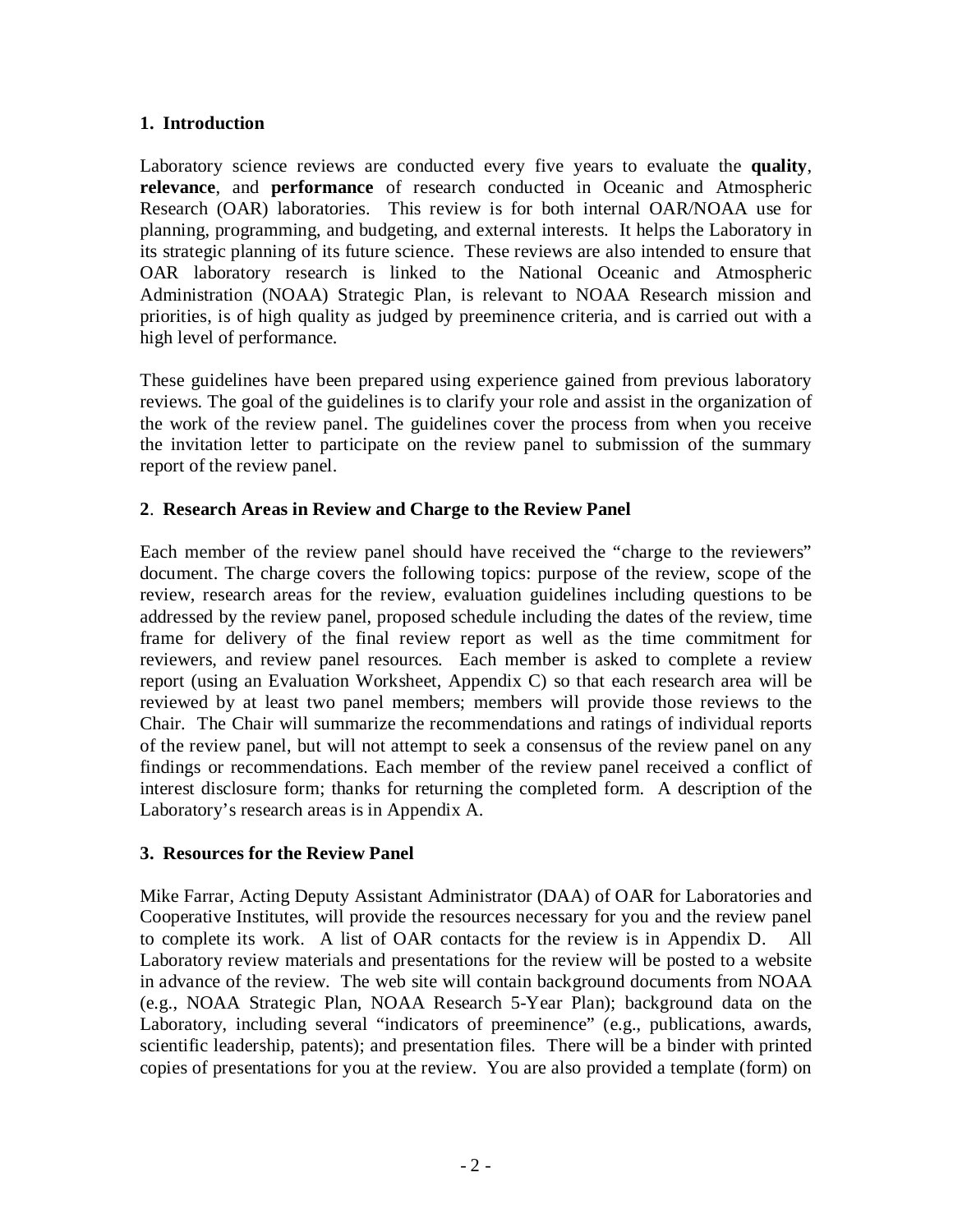which to complete your review observations, findings, and recommendations and to provide your overall evaluation of the research areas (Appendix C).

#### **4. Logistics and Agenda for the Review**

Travel arrangements for the onsite review will be made and paid for by OAR. Laboratory staff will contact you to arrange travel to the review. If you have not already done so, please provide the Laboratory travel coordinator (listed in Appendix D) with your intended dates of travel and other particulars by the requested due dates to ensure all arrangements are made satisfactorily. The laboratory will reserve a block of hotel rooms for the reviewers, but you will be asked to cover all your travel expenses (except air fare) upfront and will be reimbursed, usually through direct deposit to your bank, after laboratory staff complete the travel reimbursement forms with your help. Some receipts may be needed for reimbursement. If you have not been the recipient of federal travel reimbursement before, you will need to register as a U.S. government vendor to receive your travel reimbursement. The Laboratory travel staff will do that for you, but you will have to provide them with some personal identifying information, including the routing and account numbers for your bank account for direct deposit of the reimbursement. For non-U.S. reviewers, you will be sent a check for travel cost reimbursement. Travel schedules should be chosen to allow you to attend all scheduled review sessions.

Laboratory staff may also ask for information for building security in advance of the review, particularly for reviewers who are not U.S. citizens. In any case, bring photo identification.

#### **5. Teleconferences Prior to the Review**

Two teleconferences will be scheduled to discuss the review process and answer any questions you may have. The first of these teleconferences will occur approximately six weeks prior to the review, and the second will occur approximately two weeks prior to the review. In addition to the review panel members, attendees will include the OAR Acting Deputy Assistant Administrator (DAA), the OAR Headquarters coordinator, and management from the Laboratory. On the first call, the charge to the review panel and the draft agenda for the review will be discussed as well as any other questions reviewers may have on the process or on the preliminary materials on the website. The second call will cover information provided on the website, presentation materials, the final review agenda, the review reports, and resolution of last-minute details. During this call, we ask that you identify any additional information needs. All relevant information requested by the review panel will be provided on the review website at least two weeks before the review and prior to the second teleconference with the review panel.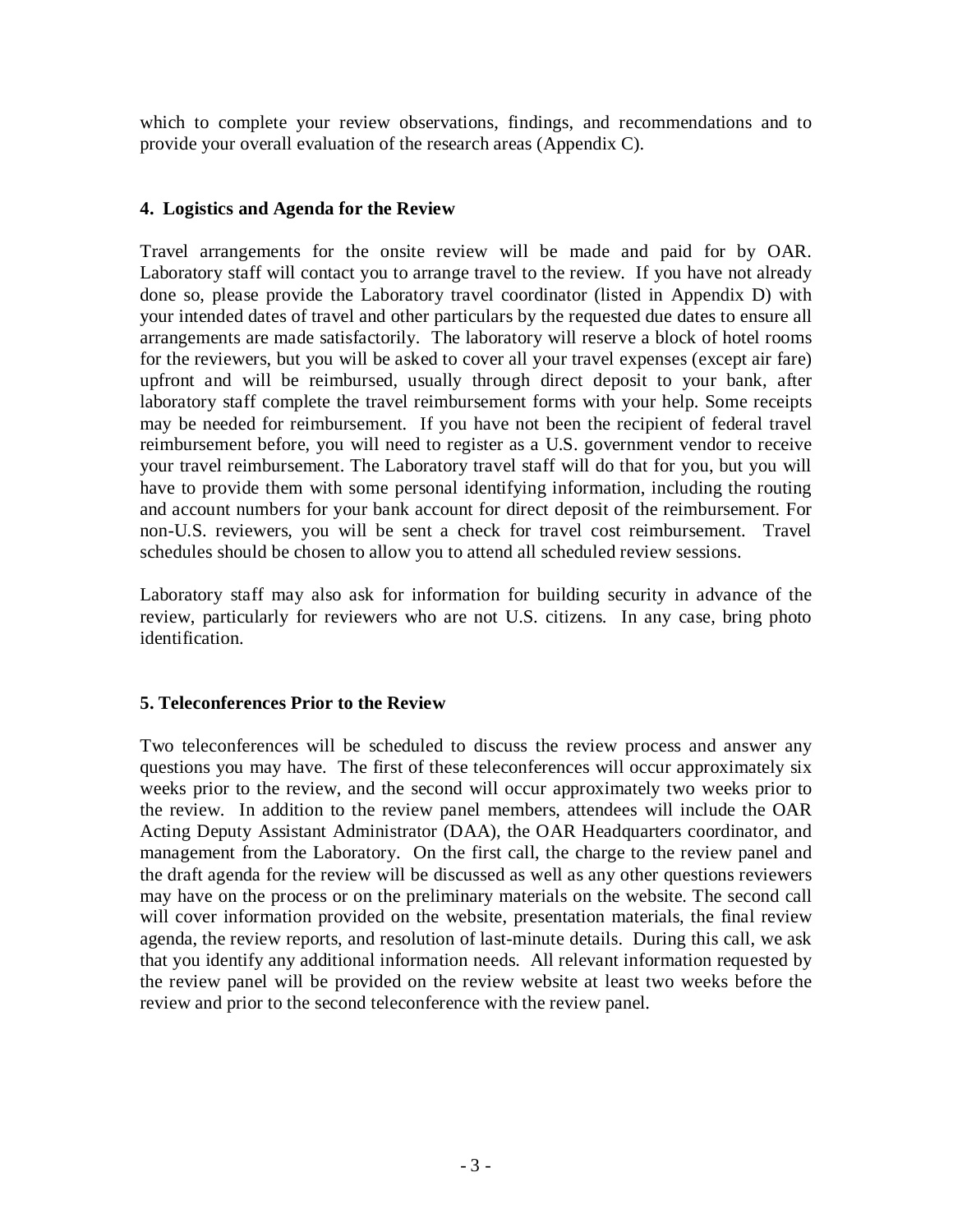#### **6. During the Review**

Reviews are held over a three-day period. On the morning of the first day, you will meet at breakfast with the OAR Assistant Administrator (AA) and Acting DAA to discuss any final issues before the review. Generally the first morning will include an overview presented by the Laboratory director and other senior management staff. The review agenda includes presentations and discussions that will provide information on the research areas to be reviewed and the questions to be addressed by the review panel. These presentations may include PowerPoint presentations, poster sessions, demonstrations, and/or facility tours. Time will be built into the review schedules for questions and discussion following presentations. Interactive dialogue and discussion during all of the sessions is strongly encouraged.

As time permits, reviewers will meet in closed sessions with Laboratory management, as well as with laboratory scientists, visiting scientists, and/or Post Docs, without management present. A separate session has been arranged for teleconference and inperson discussions with the Laboratory's key stakeholders. While you will receive answers to stakeholder questionnaires in advance, this is an opportunity to get additional input about the Laboratory's science, products and services from key customers. Please use these closed sessions to probe more deeply into the science and operations of the Laboratory.

Time will also be set aside for reviewers-only, closed sessions. The goals of the reviewers-only sessions are to provide time for the review panel to discuss any presentations or information provided and to identify additional information needed or issues that need to be clarified. The closed sessions also provide an opportunity to work on the individual evaluations and to prepare for the preliminary report to laboratory management at the end of the third day. At any time during the review, you should feel free to request additional information or clarifications from Laboratory staff.

#### **7. Preparations and Submission of the Review Report**

We ask that you complete your individual reports providing a rating - Highest Performance, Exceeds Expectations, Satisfactory or Needs Improvement - as outlined on the form. The evaluation guidelines (Appendix B) provide a description of what constitutes these ratings and evaluation questions to consider in providing a rating. For the convenience of the panel, a fillable Evaluation Worksheet is provided in Appendix C for entry of findings and recommendations for each research area assessed as well as the overall rating discussed above. We ask that, based on your findings, you provide recommendations that are specific and actionable by the laboratory. The Chair will compile a final summary report from the individual reports. In order to be compliant with the Federal Advisory Committee Act, the Chair is asked not to seek consensus, but to summarize or otherwise combine the individual evaluations.

We suggest that the final summary report include the following elements: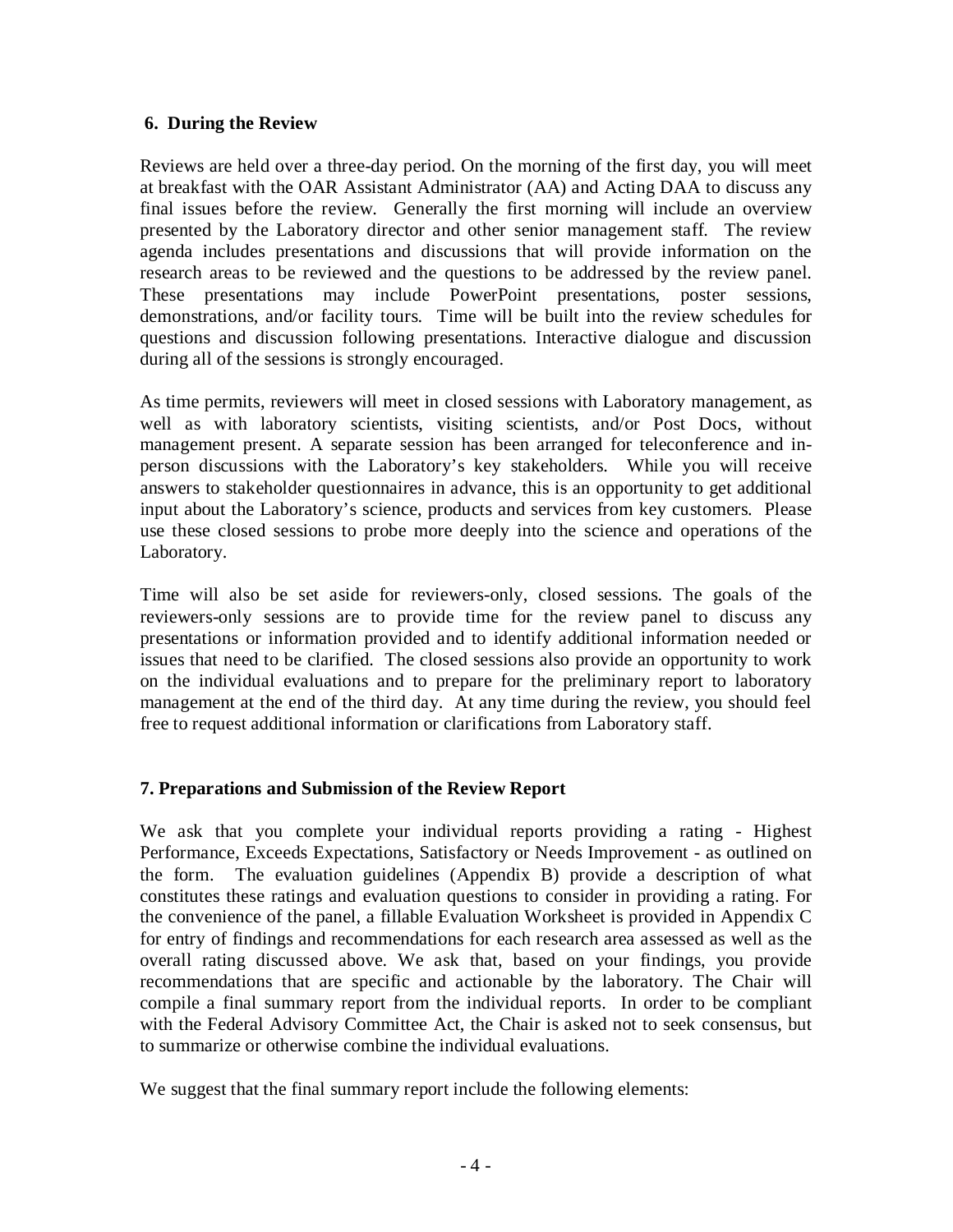#### **Cover Page**

Please include a title page with the title, *Summary Report of the Science Review of the NOAA Air Resources Laboratory*, the date of the review, and the names of the reviewers and their organizational affiliations.

#### **Overview Section**

Please include details of the location and date of review and the research areas covered in the report. Please include a statement that the report is not a consensus, but a summary of individual reviewer reports.

#### **Summary of Laboratory-Wide Findings and Recommendations**

Include in this section an overall rating for the entire Laboratory, and findings and recommendations relevant to the entire Laboratory. These could include points that arose in multiple Research Areas, during the presentations, discussions, lab tours, or other aspects of the review agenda, or in discussions during the work sessions of the review panel.

Also include in the report a listing/table that summarizes each reviewer's overall evaluation rating (Highest Performance, Exceeds Expectations, Satisfactory, Needs Improvement) for each research area he/she reviewed, and, if possible, also ratings for the subcategories of Quality, Relevance, and Performance. It is helpful for the Laboratory to understand the findings and recommendations, and that the recommendations are worded so they are actionable.

#### **Findings and Recommendations by Research Area**

Include findings and recommendations for each research area, and include the overall rating for each research area (Highest Performance, Exceeds Expectations, Satisfactory, Needs Improvement). For ratings of "needs improvements" please suggest specific actions the Laboratory could to take to make improvements.

#### **Summary of Recommendations**

Please include a numbered list of all recommendations in your report.

The final report is requested within **45 days** of the review and should be submitted by the Review Panel Chair to the DAA and the Program Planning and Evaluation (PPE) Coordinator (Appendix D). Once the report is received, OAR staff will have **30 days** to review the report, identify any factual errors or necessary clarifications, and send the technical corrections to the review panel. The review panel will consider the suggested technical corrections and deliver the final report and individual evaluations (separate files) within **30 days** to the OAR Acting Assistant Administrator with a copy to the PPE.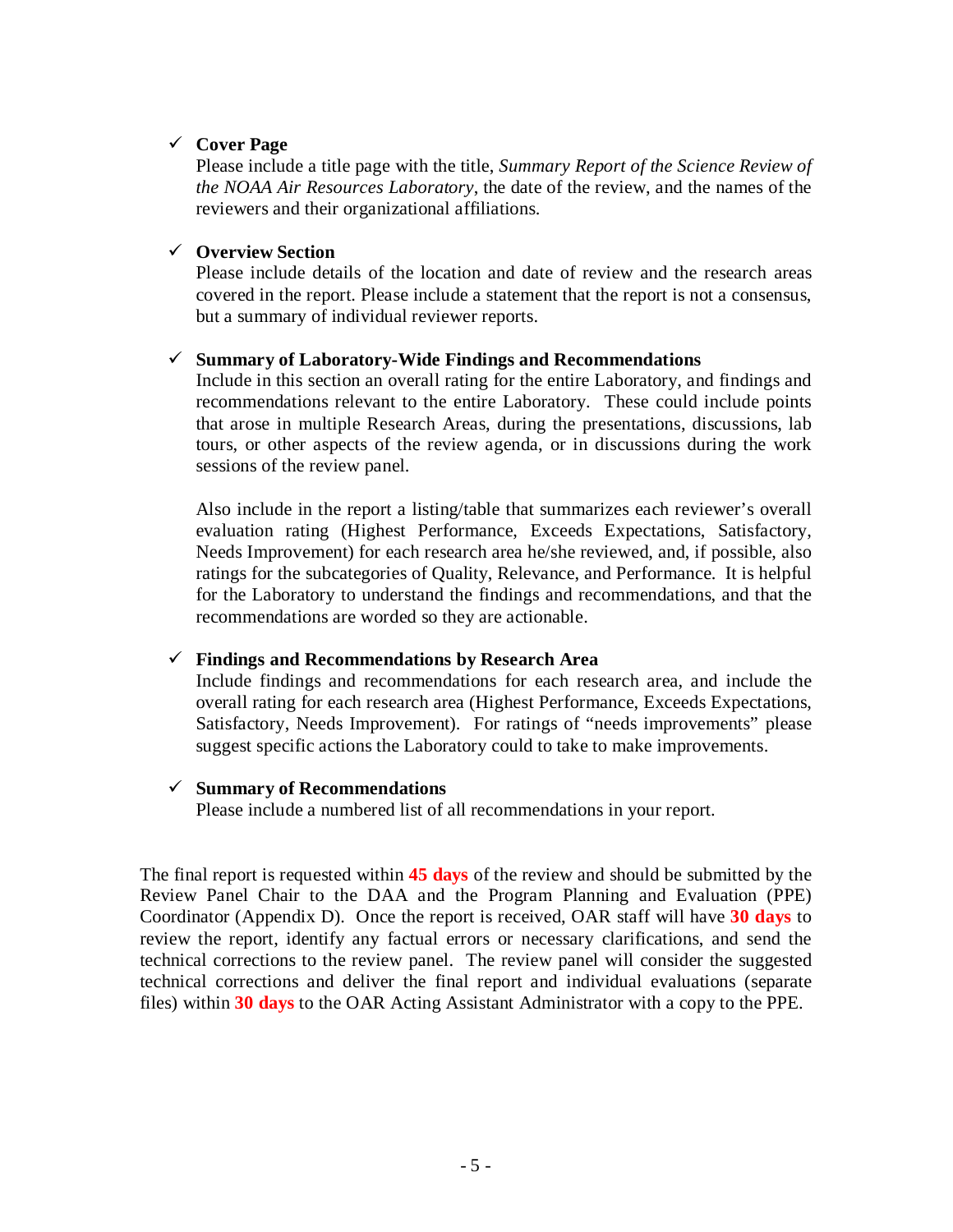#### **8. Uses for and Distribution of the Review Report**

As outlined in the "purpose of the review" section of the "charge to reviewers," Laboratory scientific reviews are conducted to help the Laboratory in its strategic planning of its future science, and to ensure that Laboratory research is linked to the NOAA Strategic Plan, is relevant to OAR mission and priorities, is of high quality as judged by preeminence criteria, and is carried out with a high level of performance. After submission of the final report by the review panel, the Laboratory will be asked to review the report and prepare a plan, to be discussed with OAR management, to incorporate recommendations into Laboratory research and operations.

The final report will be a standalone, public document and may be distributed to internal NOAA and external audiences. Your individual reports will not be made public, and will only be used by OAR as background for the final report. Internal distribution of the individual reports will be limited.

#### **9. Schedule and Time Commitment for Reviewers**

The on-site review will be conducted over a three-day period, June 21-23, 2016, at the Air Resources Laboratory in College Park, Maryland. Two teleconferences are planned with the Acting Deputy Assistant Administrator for OAR in advance of the review (~six weeks prior and ~2 weeks prior).

Each reviewer is asked to independently prepare his or her written evaluation on each of the research areas assigned to them and provide these to the Chair. The Chair will draft the final report summarizing the individual evaluations and transmit it to the Acting Deputy Assistant Administrator and the OAR HQ PPE Coordinator (see Appendix D) within 45 days of completion of the review. Once the report is received, OAR staff will have 30 days to review the report, identify any factual errors or necessary clarifications, and send the technical corrections to the review panel. The review panel will consider the suggested technical corrections and deliver the final report and individual evaluations (separate files) within 30 days to the Assistant Administrator, OAR, with a copy to the PPE.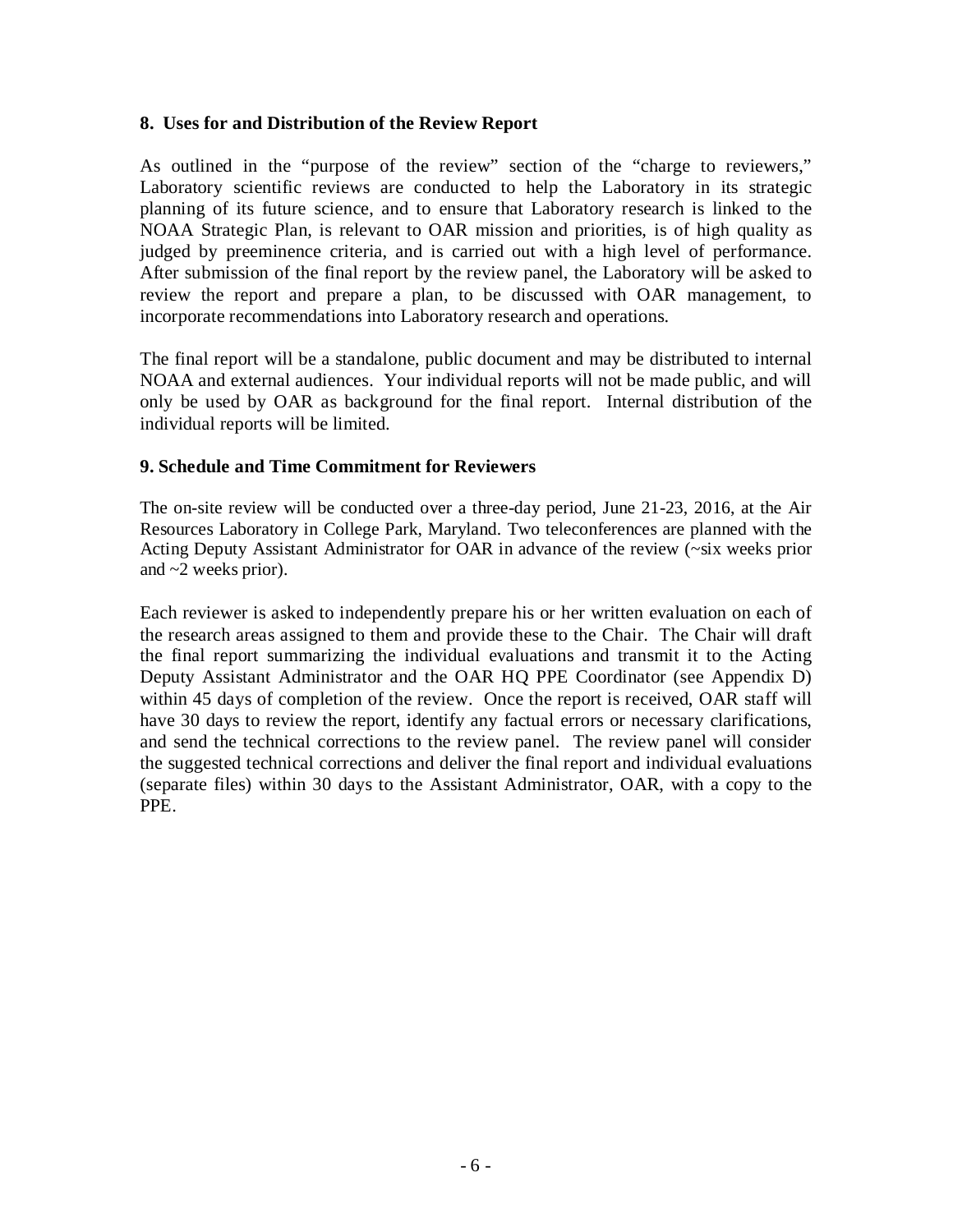#### **Appendix A**

#### **Description of Research Areas for the Review**

Research Area #1: Atmospheric Dispersion and Boundary Layer Characterization

The accidental or intentional release of chemical, biological, or nuclear agents, as well as ash associated with volcanic eruptions, can have significant health, safety, national security, economic, and ecological implications. The Air Resources Laboratory (ARL) provides critical modeling and observation data to understand how, where, and when chemicals and materials are transported through the atmosphere. Having this understanding is essential for emergency managers and the aviation industry to respond appropriately and minimize or prevent disaster. A primary tool developed by ARL is the HYSPLIT modeling system. HYSPLIT is designed to support a wide range of simulations related to the atmospheric transport and dispersion of pollutants and hazardous materials, as well as the deposition of these materials to the Earth's surface. Some of the applications include tracking and forecasting the release of radioactive material, volcanic ash, wildfire smoke, and hazardous chemicals. ARL regularly improves, tests, and distributes HYSPLIT to hundreds of users around the world. Operationally, the model is used by NOAA's National Weather Service through the National Centers for Environmental Prediction and at local Weather Forecast Offices. It is also used by NOAA's National Environmental Satellite, Data, and Information Service Satellites and the National Ocean Service. In addition, ARL sponsors a web-based system providing rapid access to HYSPLIT dispersion simulations and supporting information.

ARL advances the understanding of atmospheric boundary layer processes that occur on a small-scale within complex environments. Through design, evaluation, and operation of high resolution observing networks and tracer field studies, ARL research improves the accuracy of atmospheric dispersion predictions and the characterization of the boundary layer in support of the dispersion community and for other research applications. The boundary layer has a significant influence on a number of important atmospheric and environmental issues, including the dispersion of airborne hazardous materials; low-level winds and turbulence; convective initiation; evolution of hurricanes; air quality; regional climate changes; the transfer of compounds between land/water and the atmosphere; and the behavior of wildland and agricultural fires and the smoke they produce. ARL conducts dispersion and boundary layer research in various locations around the country and also provides meteorological and consequence assessment support for the safe operation of major U.S. Department of Energy research facilities in Idaho and Nevada.

Research Area #2: Atmospheric Chemistry and Deposition

Pollutants released into the air can impact air quality, as well as terrestrial and aquatic ecosystems when the pollutants deposit to Earth. Effective targeting of air pollution controls depends on having good scientific understanding of which specific pollutant sources and regions are contributing to air and water quality issues. While much progress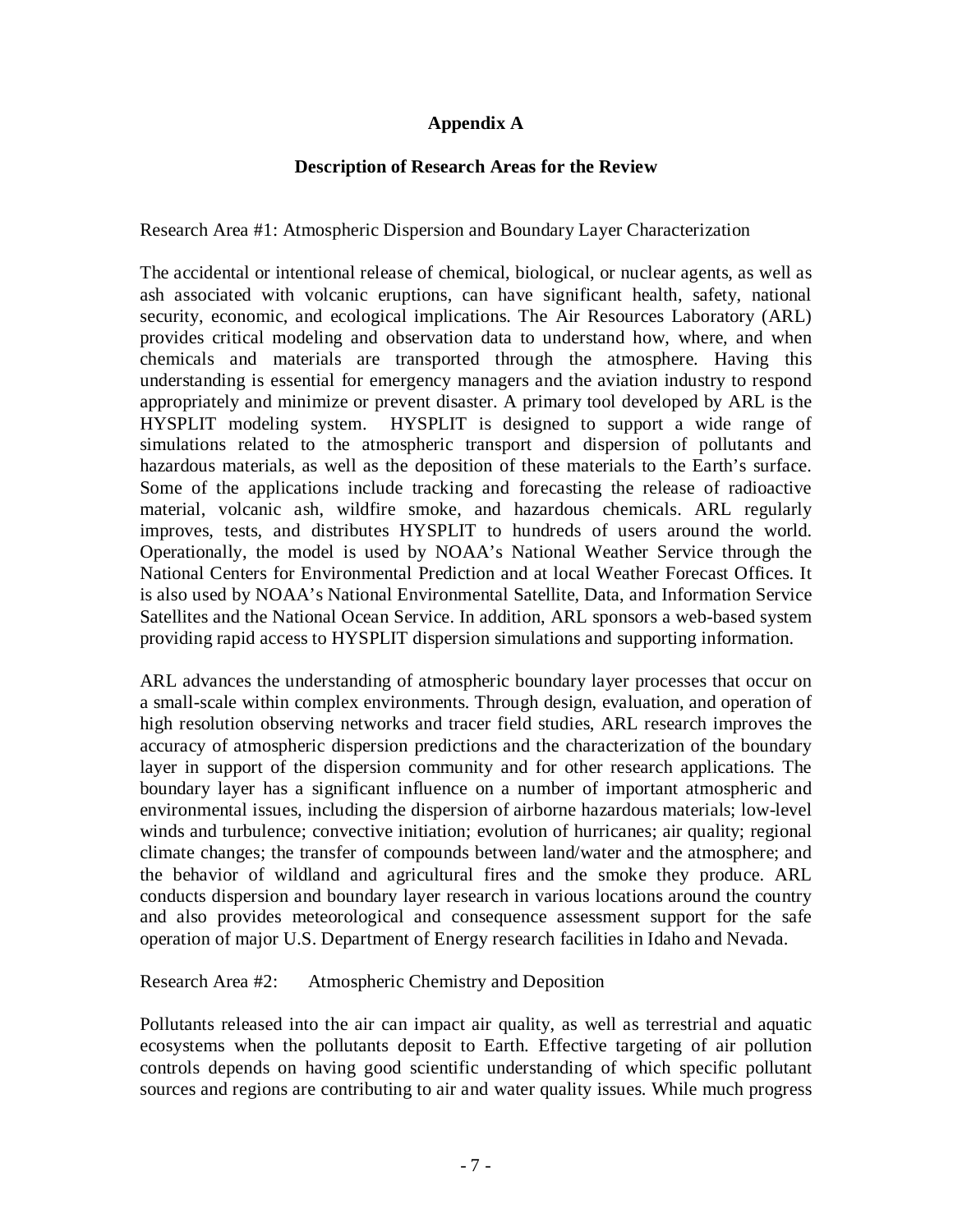has been made in reducing releases of harmful air pollutants, many locations in the U.S. continue to experience problems associated with air pollutants and poor air quality. On an annual basis, air pollution contributes to tens of thousands of premature deaths from cardiovascular and respiratory diseases. Chemicals in the atmosphere also damage crops and forests, degrade aquatic ecosystems, and contribute to climate change. ARL evaluates and improves computer models used by the National Weather Service in support of state and local forecasters who predict the occurrence of ground-level ozone and fine particulate matter. These forecasts improve the ability of communities and individuals to respond to anticipated episodes of poor air quality by reducing pollutant emissions (e.g., limiting driving) and by taking personal protective measures (e.g., limiting outdoor exercise).

ARL also conducts a variety of research on the exchange of pollutants between the air and the Earth's surface, which improves understanding and guides policy concerning air quality management and ecosystem health. ARL focuses on pollutants, such as mercury, reactive nitrogen, and sulfur compounds, which can have significant impacts on the environment and—in the case of mercury—human health. ARL activities include a) developing and applying a specialized HYSPLIT modeling system that tracks mercury emissions and links these emissions to atmospheric transport, transformation, and deposition; b) conducting long-term, intensive ambient air monitoring of mercury; c) conducting short-term, process-level field studies for mercury and reactive nitrogen compounds; and d) supporting long-term, research-grade monitoring of acids and nutrients in precipitation.

#### Research Area #3: Climate Observations and Analyses

Changes in the climate can influence economic prosperity, human and environmental health, and national security. Citizens, communities, businesses, governments, and international organizations are requiring climate information and products to cope with climate variability and to adapt to and mitigate climate change. ARL's Climate Observations and Analyses research provides essential information for decision-makers to understand how and why climate has changed and what changes might occur in the future. ARL's activities focus on advancing the quality and quantity of reference observations; evaluating selected observing systems for their ability to satisfy ongoing and evolving climate requirements; improving the understanding of air-surface interactions; and analyzing long-term observational datasets and models to understand climate variability and change.

ARL provides high quality, reference-grade measurements of critical climate parameters, such as air temperature, precipitation, winds, land surface temperature, and solar radiation. As a key participant in climate observing networks, both nationally and internationally, ARL develops methods for measuring climate parameters with high accuracy and reliability. ARL designs, evaluates, and maintains the instrument suites and the infrastructure for the U.S. Climate Reference Network, which provides the Nation with a climate-quality benchmark observing system that meets national commitments to monitor the climate of the United States for the next 50-100 years. ARL also conducts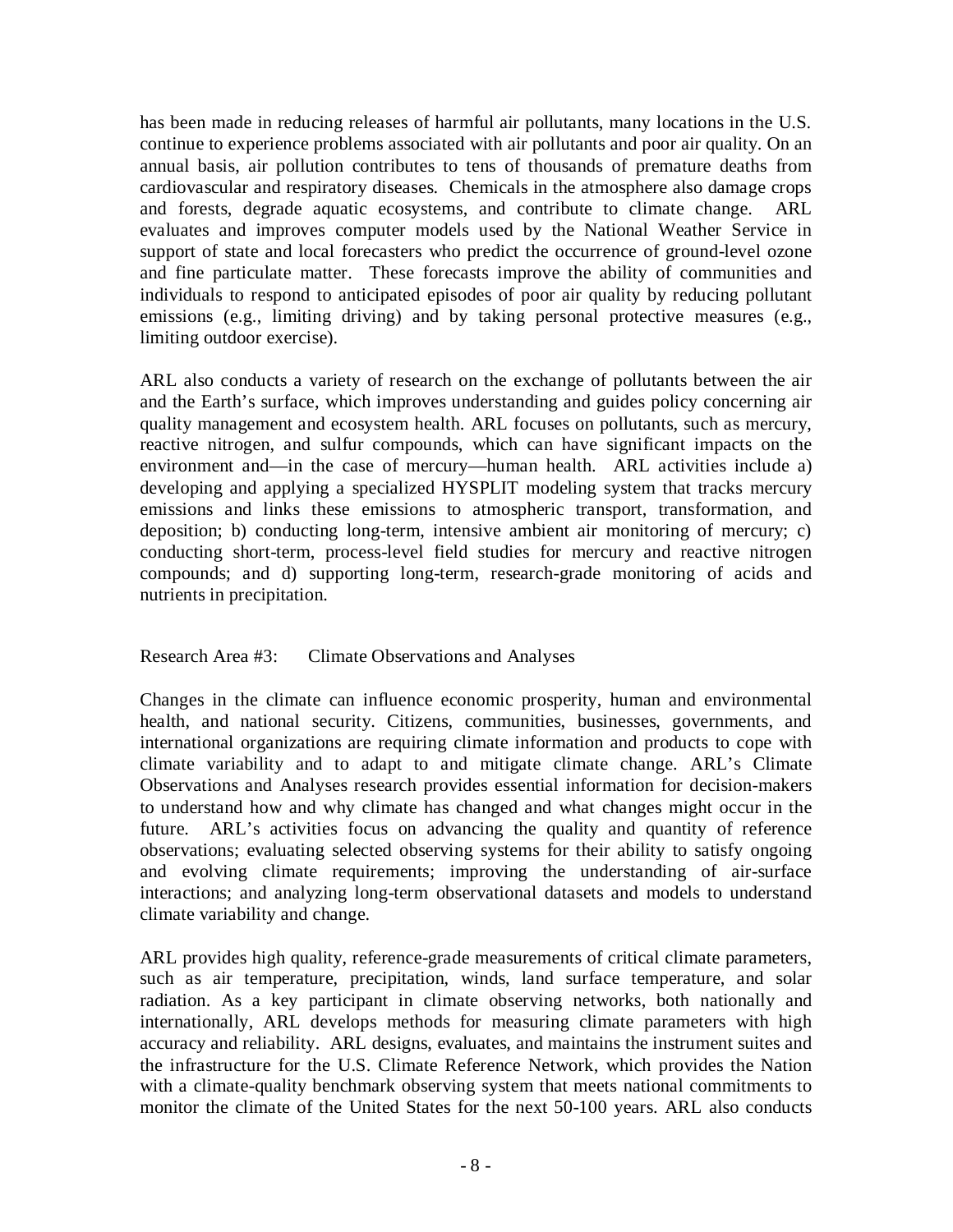long-term field studies to improve the understanding of interactions between the atmosphere, the land surface, and plants, which leads to better climate and weather predictions. Additionally, ARL conducts energy, water, and greenhouse gas flux measurements and analyzes their relationships. A predictive understanding of the surface energy budget and related feedbacks is critical to the understanding of climate forcing factors at the land surface and the ability to credibly predict future conditions, especially those related to water resources.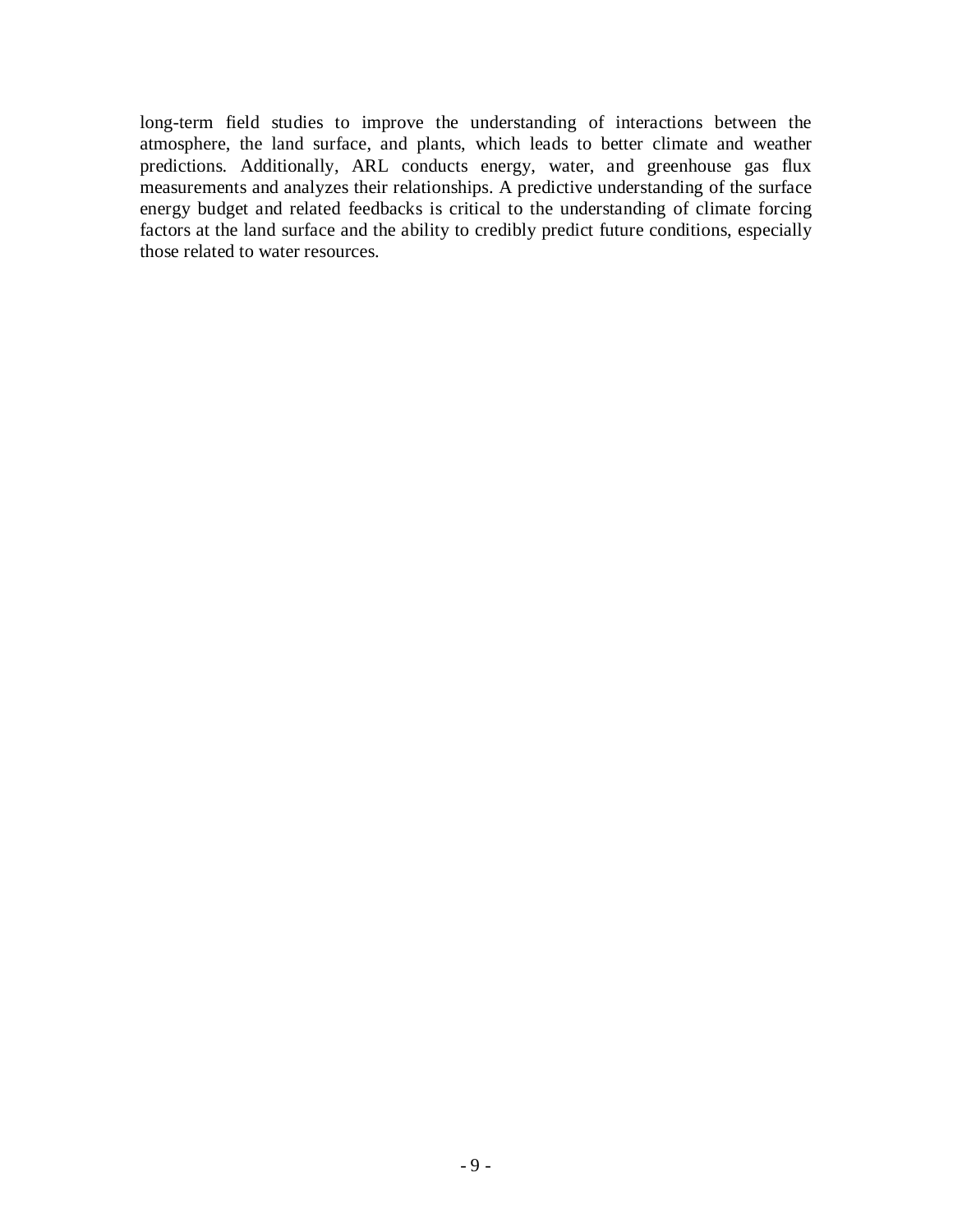#### **Appendix B**

#### **OAR Laboratory Reviews Evaluation Guidelines**

**Purpose of the Review:** Laboratory science reviews are conducted every five years to evaluate the **quality**, **relevance**, and **performance** of research conducted in Oceanic and Atmospheric Research (OAR) laboratories. This review is for both internal OAR/NOAA use for planning, programming, and budgeting, and external interests. It helps the Laboratory in its strategic planning of its future science. These reviews are also intended to ensure that OAR laboratory research is linked to the National Oceanic and Atmospheric Administration (NOAA) Strategic Plan, is relevant to NOAA Research mission and priorities, is of high quality as judged by preeminence criteria, and is carried out with a high level of performance.

Each reviewer will independently prepare their written evaluations so that all research areas have at least two reviews. The Chair will create a report summarizing the individual evaluations. The Chair will not analyze individual comments or seek a consensus of the reviewers.

#### **Evaluation Guidelines**

.

For each research area reviewed, each reviewer will provide one of the following overall ratings:

- *Highest Performance--*Laboratory greatly exceeds the Satisfactory level and is outstanding in almost all areas.
- *Exceeds Expectations*--Laboratory goes well beyond the Satisfactory level and is outstanding in many areas.
- *Satisfactory*--Laboratory meets expectations and the criteria for a Satisfactory rating.
- *Needs Improvement*--Laboratory does not reach expectations and does not meet the criteria for a Satisfactory rating. The reviewer will identify specific problem areas that need to be addressed.

Reviewers are to consider the Quality, Relevance, and Performance of the laboratory, and to provide one of the overall ratings above for each research area reviewed. We also ask that, in addition to the overall ratings for each research area, if possible also assign one of these ratings for the subcategories of Quality, Relevance, and Performance within the research area reviewed. Ratings are relative to the Satisfactory definitions shown below.

**1. Quality:** Evaluate the quality of the Laboratory's research and development. Assess whether appropriate approaches are in place to ensure that high quality work will be performed in the future. Assess progress toward meeting OAR's goal to conduct preeminent research as listed in the "Indicators of Preeminence."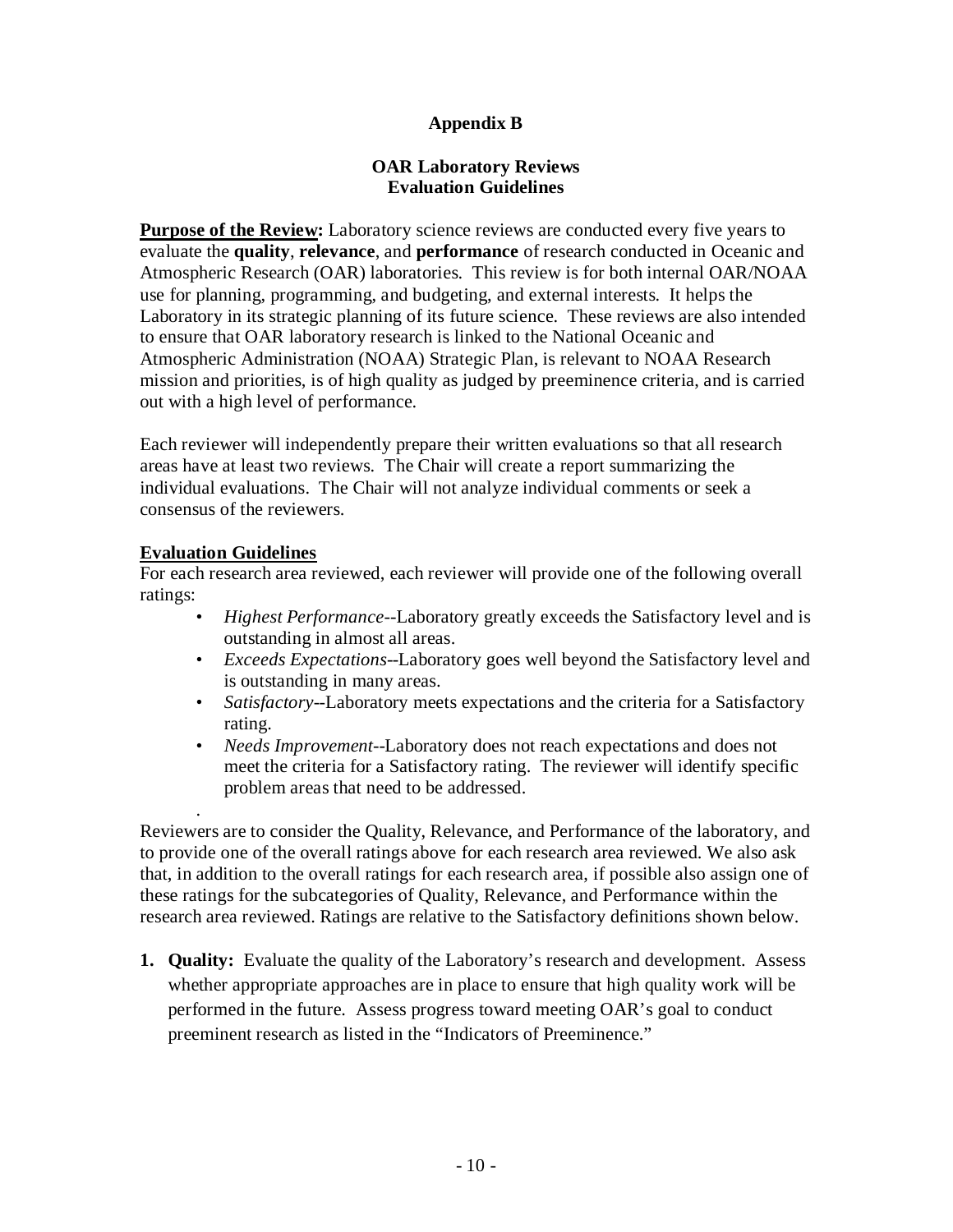## **Quality Rating Criteria:**

• *Satisfactory* rating -- Laboratory scientists and leadership are often recognized for excellence through collaborations, research accomplishments, and national and international leadership positions. While good work is done, Laboratory scientists are not usually recognized for leadership in their fields.

- Does the Laboratory conduct preeminent research? Are the scientific products and/or technological advancements meritorious and significant contributions to the scientific community?
- How does the quality of the Laboratory's research and development rank among Research and Development (R&D) programs in other U.S. federal agencies? Other science agencies/institutions?
- Are appropriate approaches in place to ensure that high quality work will be done in the future?
- Do Laboratory researchers demonstrate scientific leadership and excellence in their respective fields (e.g., through collaborations, research accomplishments, externally funded grants, awards, membership and fellowship in societies)?
- **Indicators of Quality:** Indicators can include, but not be limited to the following (note: not all may be relevant to each Laboratory)
	- A Laboratory's total number of refereed publications per unit time and/or per scientific Full Time Equivalent scientific staff (FTE).
	- A list of technologies (e.g. observing systems, information technology, numerical modeling algorithms) transferred to operations/application and an assessment of their significance/impact on operations.
	- The number of citations for a lab's scientific staff by individual or some aggregate.
	- A list of awards won by groups and individuals for research, development, and/or application.
	- Elected positions on boards or executive level offices in prestigious organizations (e.g., the National Academy of Sciences, National Academy of Engineering, or fellowship in the American Meteorological Society, American Geophysical Union or the American Association for the Advancement of Science etc.).
	- Service of individuals in technical and scientific societies such as journal editorships, service on U.S. interagency groups, service of individuals on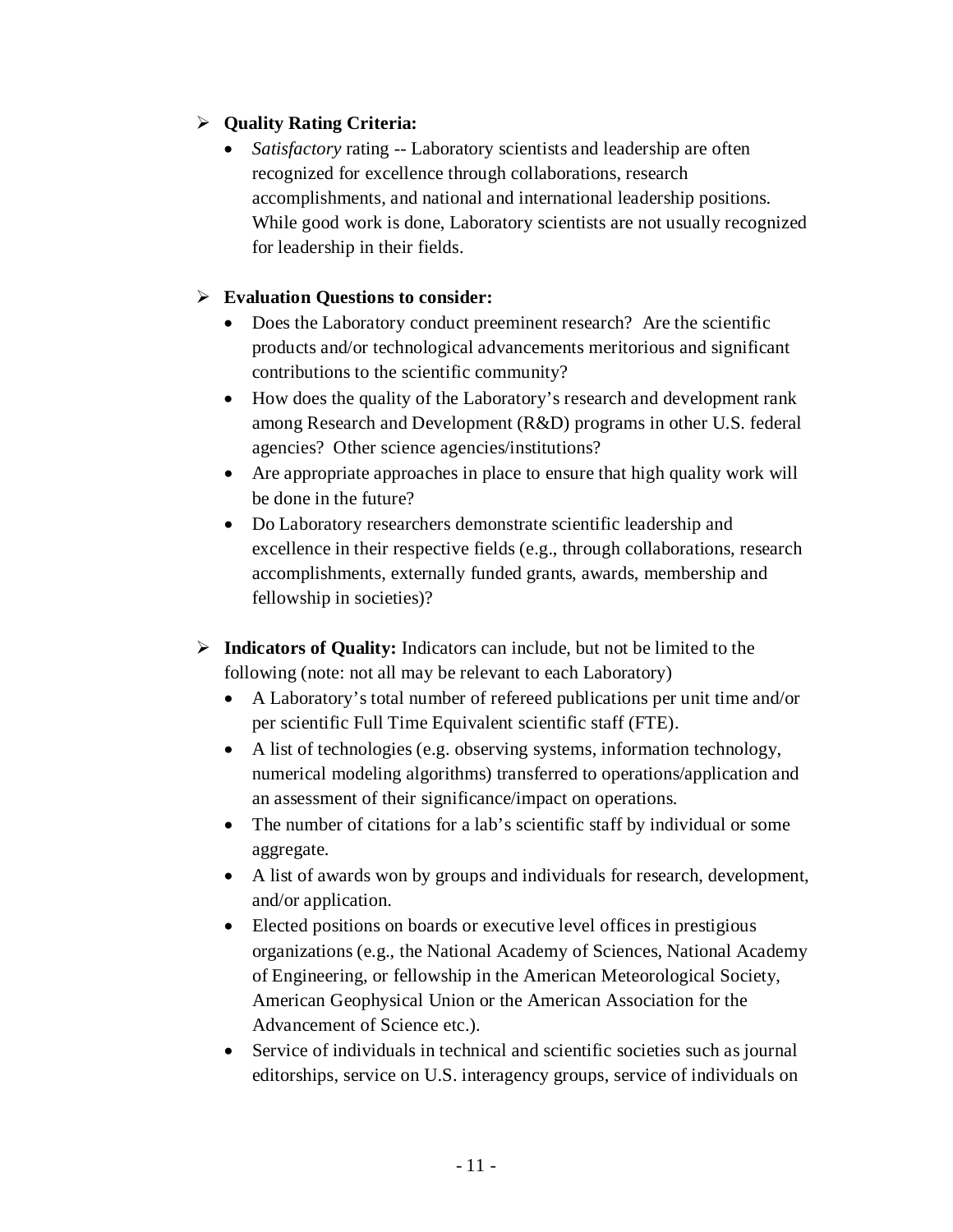boards and committees of international research-coordination organizations.

- A measure (often in the form of an index) that represents the value of either individual scientist or the Laboratory's integrated contribution of refereed publications to the advancement of knowledge (e.g., Hirsch Index).
- Evidence of collaboration with other national and international research groups, both inside and outside of NOAA including Cooperative Institutes and universities, as well as reimbursable support from non-NOAA sponsors.
- Significance and impact of involvement with patents, invention disclosures, Cooperative Research and Development Agreements and other activities with industry.
- Other forms of recognition from NOAA information customers such as decision-makers in government, private industry, the media, education communities, and the public.
- Contributions of data to national and international research, databases, and programs, and involvement in international quality-control activities to ensure accuracy, precision, inter-comparability, and accessibility of global data sets.
- **2. Relevance**: Evaluate the degree to which the research and development is relevant to NOAA's mission and of value to the Nation.

## **Relevance Rating Criteria:**

• *Satisfactory* rating -- The R&D enterprise of the Laboratory shows linkages to NOAA's mission, Strategic Plan, and Research Plan, and is of value to the Nation. There are some efforts to work with customer needs but these are not consistent throughout the research area.

- Does the research address existing (or future) societally relevant needs (national and international)?
- How well does it address issues identified in the NOAA strategic plan and research plans or other policy or guiding documents?
- Are customers engaged to ensure relevance of the research? How does the Laboratory foster an environmentally literate society and the future environmental workforce? What is the quality of outreach and education programming and products?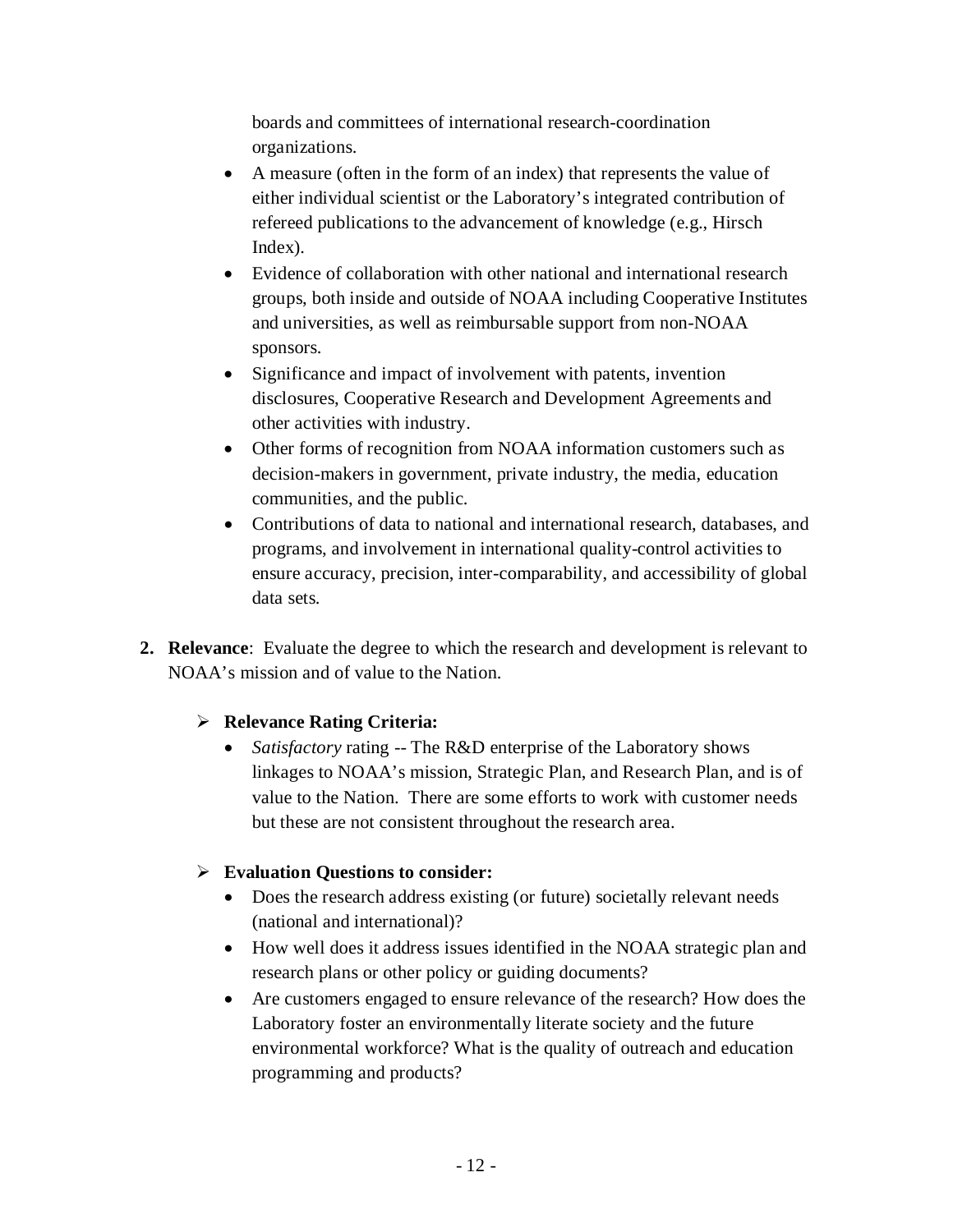- Are there R&D topics relevant to national needs that the Laboratory should be pursuing but is not? Are there R&D topics in NOAA and OAR plans that the Laboratory should be pursuing but is not?
- **Indicators of Relevance:** Indicators can include, but not be limited to the following (note: not all may be relevant to each Laboratory)
	- Results of written customer survey and interviews
	- A list of research products, information and services, models and model simulations, and an assessment of their impact by end users, including participation or leadership in national and international state-of-science assessments.
- **3. Performance**: Evaluate the overall effectiveness with which the Laboratory plans and conducts its research and development, given the resources provided, to meet NOAA Strategic Plan objectives and the needs of the Nation. The evaluation will be conducted within the context of three sub-categories: **a) Research Leadership and Planning, b) Efficiency and Effectiveness, c) Transition of Research to Applications (when applicable and/or appropriate)**.

## **Performance Rating Criteria:**

- *Satisfactory* rating
	- o The Laboratory generally has documented scientific objectives and strategies through strategic and implementation plans (e.g., Annual Operating Plan) and a process for evaluating and prioritizing activities.
	- o The Laboratory management generally functions as a team and works to improve the operation of the Laboratory.
	- o The Laboratory usually demonstrates effectiveness in completing its established objectives, milestones, and products.
	- o The Laboratory often works to increase efficiency (e.g., through leveraging partnerships).
	- o The Laboratory is generally effective and efficient in delivering most of its products/outputs to applications, operations or users.
- **A. Research Leadership and Planning**: Assess whether the Laboratory has clearly defined objectives, scope, and methodologies for its key projects.
	- **Evaluation Questions to consider:**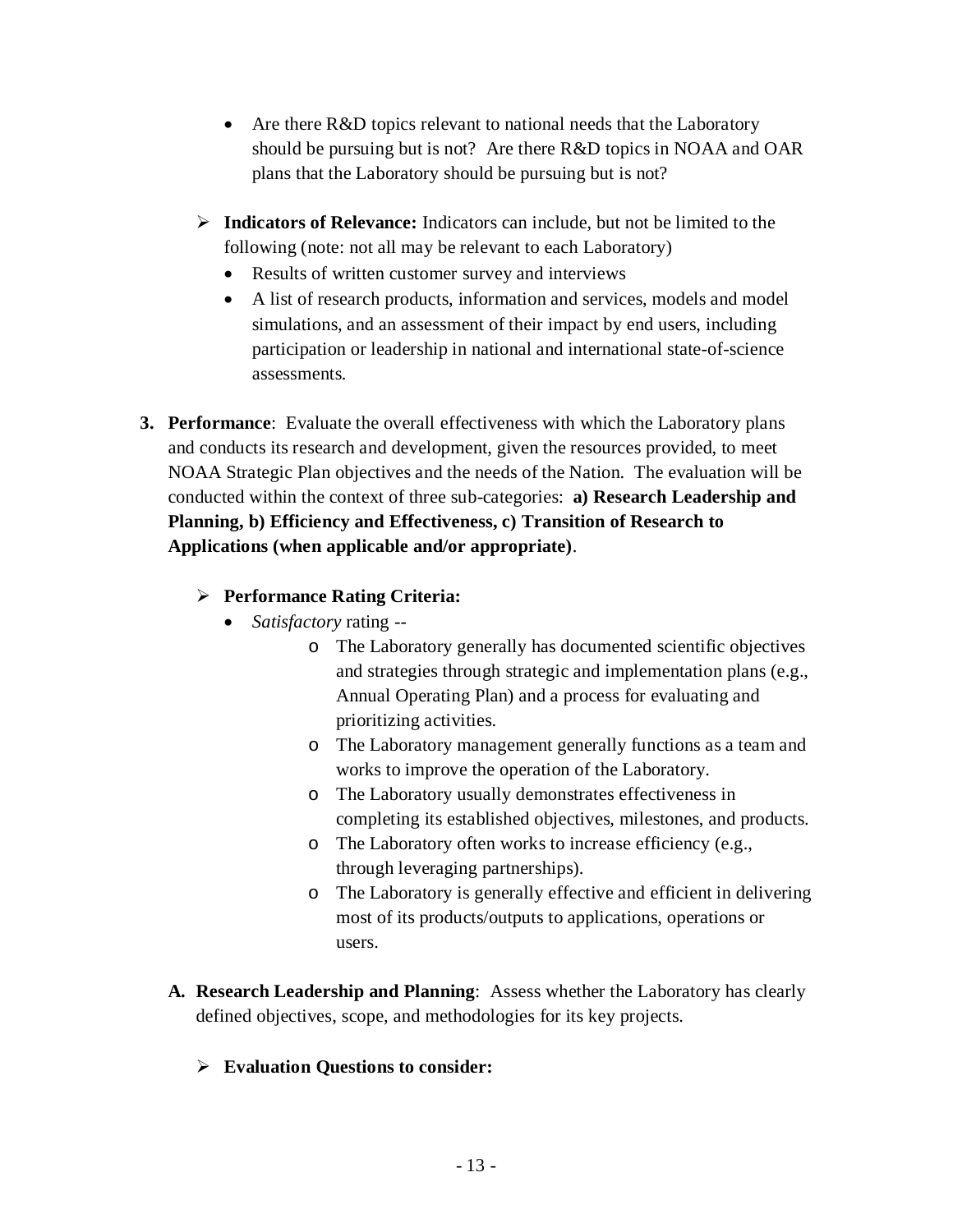- Does the Laboratory have clearly defined and documented scientific objectives, rationale and methodologies for key projects?
- Does the Laboratory have an evaluation process for projects: selecting/continuing those projects with consistently high marks for merit, application, and priority fit; ending projects; or transitioning projects?
- Does the laboratory have the leadership and flexibility (i.e., time and resources) to respond to unanticipated events or opportunities that require new research and development activities?
- Does the Laboratory provide effective scientific leadership to and interaction with NOAA and the external community on issues within its purview?
- Does Laboratory management function as a team and strive to improve operations? Are there institutional, managerial, resource, or other barriers to the team working effectively?
- Has the Laboratory effectively responded to and/or implemented recommendations from previous science reviews?
- **Indicators of Leadership and Planning:** Indicators can include, but not be limited to, the following (Note: Not all may be relevant to each Laboratory).
	- Laboratory Strategic Plan
	- Program/Project Implementation Plans.
	- Active involvement in NOAA planning and budgeting process.
	- Final report of implementation of recommendations from previous Laboratory review.
- **B. Efficiency and Effectiveness**: Assess the efficiency and effectiveness of the Laboratory's research and development, given the Laboratory's goals, resources, and constraints and how effective the Laboratory is in obtaining needed resources through NOAA and other sources.

- Does the Laboratory execute its research in an efficient and effective manner given the Laboratory goals, resources, and constraints?
- Is the Laboratory organized and managed to optimize the conduct and planning of research, including the support of creativity? How well integrated is the work with NOAA's and OAR's planning and execution activities? Are there adequate inputs to NOAA's and OAR's planning and budgeting processes?
- Is the proportion of the external funding appropriate relative to its NOAA base funding?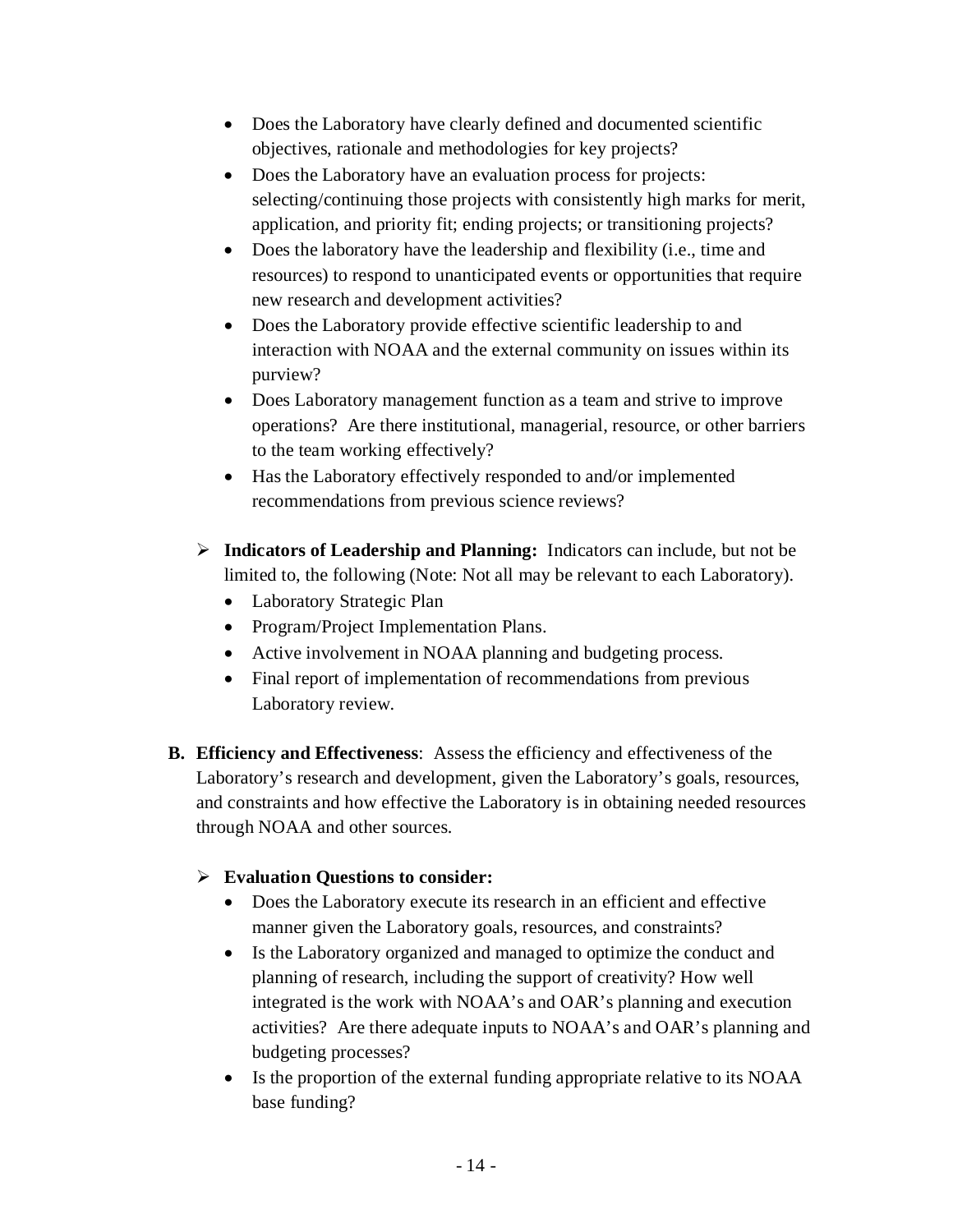- Is the Laboratory leveraging relationships with internal and external collaborators and stakeholders to maximize research outputs?
- Are human resources adequate to meet current and future needs? Is the Laboratory organized and managed to ensure diversity in its workforce? Does the Laboratory provide professional development opportunities for staff?
- Are appropriate resources and support services available? Are investments being made in the right places?
- Is infrastructure sufficient to support high quality research and development?
- Are projects on track and meeting appropriate milestones and targets? What processes does management employ to monitor the execution of projects?
- **Indicators of Efficiency and Effectiveness:** Indicators can include, but not be limited to, the following (Note: Not all may be relevant to each Laboratory).
	- List of active collaborations
	- Funding breakout by source
	- Lab demographics
- **C. Transition of Research to Applications**: How well has the Laboratory delivered products and communicated the results of their research? Evaluate the Laboratory's effectiveness in transitioning and/or disseminating its research and development into applications (operations and/or information services).

- How well is the transition of research to applications and/or dissemination of knowledge planned and executed?
- Are end users of the research and development involved in the planning and delivery of applications and/or information services? Are they satisfied?
- Are the research results communicated to stakeholders and the public?
- **Indicators of Transition:** Indicators can include, but not be limited to, the following (Note: Not all may be relevant to each Laboratory).
	- A list of technologies (e.g. observing systems, information technology, numerical modeling algorithms) transferred to operations/application and an assessment of their significance/impact on operations/applications.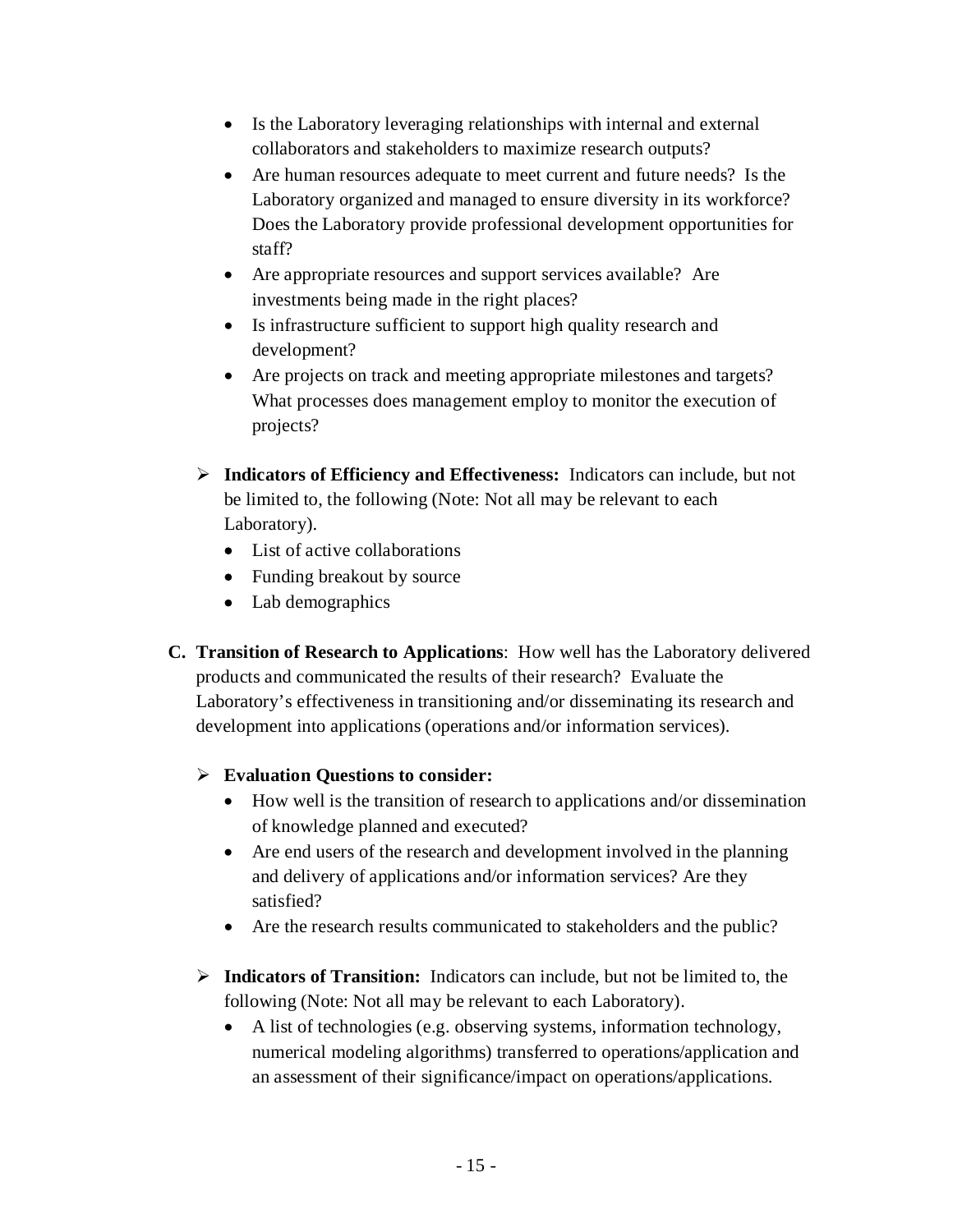- Significance and impact of involvement with patents, Cooperative Research and Development Agreements (CRADAs) and other activities with industry, other sectors, etc.
- Discussions or documentation from Laboratory stakeholders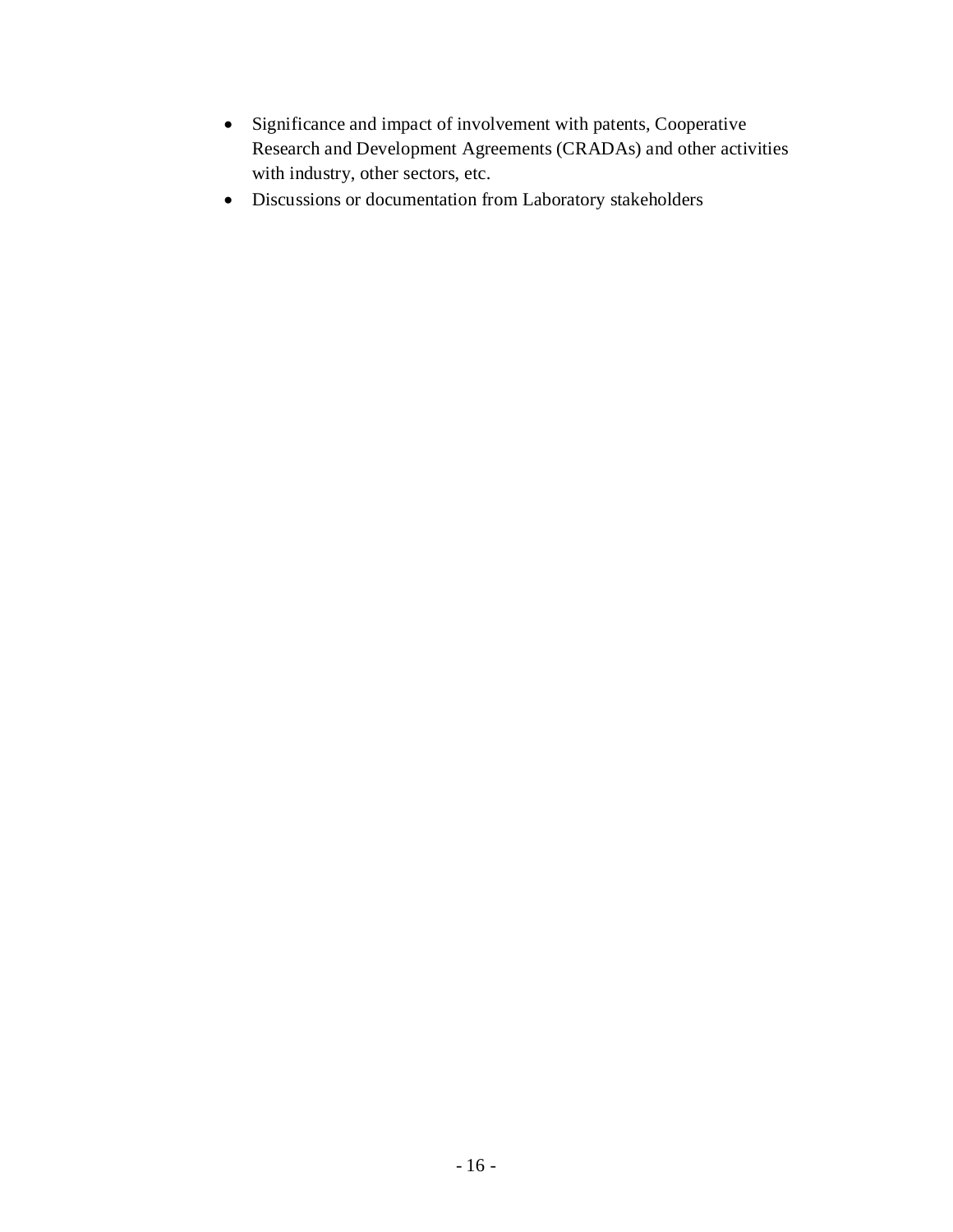#### **Appendix C Evaluation Worksheets (Note in WORD the boxes below will expand to fit the text)**

### **Evaluation Worksheet 1**

| Research Area: Atmospheric Dispersion and Boundary Layer Characterization                                                                                                                                             |
|-----------------------------------------------------------------------------------------------------------------------------------------------------------------------------------------------------------------------|
| <b>Reviewer:</b>                                                                                                                                                                                                      |
| <b>Overall Evaluation:</b>                                                                                                                                                                                            |
| $\Box$ Highest Performance--Laboratory greatly exceeds the Satisfactory level and is                                                                                                                                  |
| outstanding in almost all areas.                                                                                                                                                                                      |
| $\Box$ <i>Exceeds Expectations</i> --Laboratory goes well beyond the Satisfactory level and is<br>outstanding in many areas.                                                                                          |
| $\Box$ Satisfactory--Laboratory meets expectations and the criteria for a Satisfactory                                                                                                                                |
| rating.                                                                                                                                                                                                               |
| $\Box$ <i>Needs Improvement</i> --Laboratory does not reach expectations and does not meet the<br>criteria for a Satisfactory rating. The reviewer will identify specific problem areas that<br>need to be addressed. |
|                                                                                                                                                                                                                       |
| <b>QUALITY</b> $\Box$ Highest Performance<br>$\square$ Exceeds Expectations<br>$\Box$ Satisfactory<br>$\Box$ Needs Improvement                                                                                        |
|                                                                                                                                                                                                                       |
| <b>Comments and observations/findings:</b>                                                                                                                                                                            |
| <b>RELEVANCE</b> $\Box$ Highest Performance<br>$\square$ Exceeds Expectations                                                                                                                                         |
| $\Box$ Needs Improvement<br>$\Box$ Satisfactory                                                                                                                                                                       |
|                                                                                                                                                                                                                       |
| <b>Comments and observations/findings:</b>                                                                                                                                                                            |
|                                                                                                                                                                                                                       |
|                                                                                                                                                                                                                       |
| <b>PERFORMANCE</b> □ Highest Performance<br>$\square$ Exceeds Expectations<br>$\Box$ Satisfactory<br>$\Box$ Needs Improvement                                                                                         |
|                                                                                                                                                                                                                       |
| <b>Comments and observations/findings:</b>                                                                                                                                                                            |
| Recommendations for Atmospheric Dispersion and Boundary Layer Characterization  <br>Please provide specific, actionable recommendations based on your observations/findings                                           |
|                                                                                                                                                                                                                       |
|                                                                                                                                                                                                                       |
|                                                                                                                                                                                                                       |
|                                                                                                                                                                                                                       |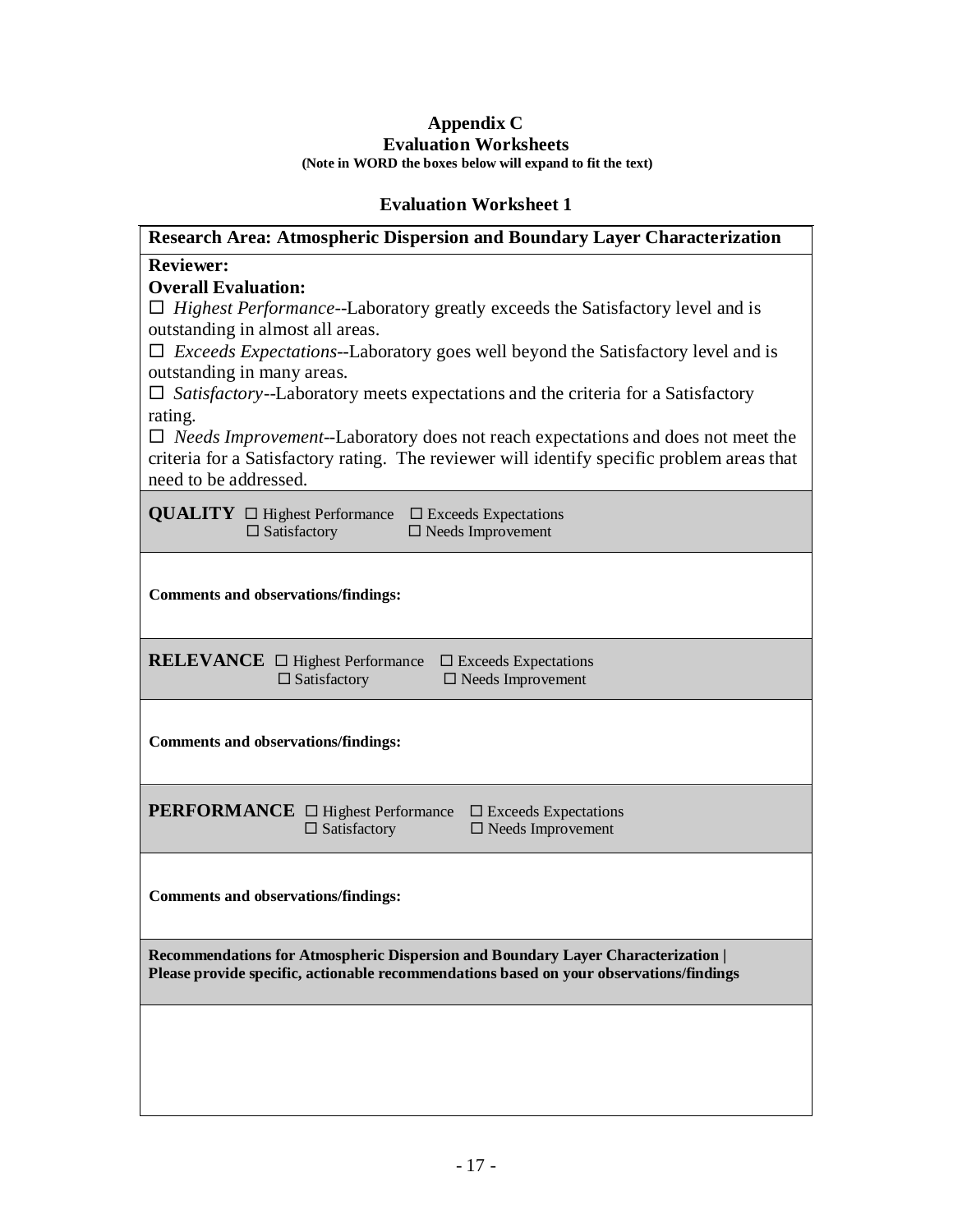## **Evaluation Worksheet 2**

| <b>Research Area: Atmospheric Chemistry and Deposition</b>                                                                                                                                                                                                                                                                                                                                                                                                                                                                                                                                                                               |
|------------------------------------------------------------------------------------------------------------------------------------------------------------------------------------------------------------------------------------------------------------------------------------------------------------------------------------------------------------------------------------------------------------------------------------------------------------------------------------------------------------------------------------------------------------------------------------------------------------------------------------------|
| <b>Reviewer:</b><br><b>Overall Evaluation:</b><br>$\Box$ Highest Performance--Laboratory greatly exceeds the Satisfactory level and is<br>outstanding in almost all areas.<br>$\Box$ <i>Exceeds Expectations</i> --Laboratory goes well beyond the Satisfactory level and is<br>outstanding in many areas.<br>$\Box$ Satisfactory--Laboratory meets expectations and the criteria for a Satisfactory<br>rating.<br>$\Box$ <i>Needs Improvement</i> --Laboratory does not reach expectations and does not meet the<br>criteria for a Satisfactory rating. The reviewer will identify specific problem areas that<br>need to be addressed. |
| <b>QUALITY</b> $\Box$ Highest Performance<br>$\square$ Exceeds Expectations<br>$\Box$ Satisfactory<br>$\Box$ Needs Improvement                                                                                                                                                                                                                                                                                                                                                                                                                                                                                                           |
| <b>Comments and observations/findings:</b>                                                                                                                                                                                                                                                                                                                                                                                                                                                                                                                                                                                               |
| <b>RELEVANCE</b> □ Highest Performance<br>$\square$ Exceeds Expectations<br>$\Box$ Satisfactory<br>$\Box$ Needs Improvement                                                                                                                                                                                                                                                                                                                                                                                                                                                                                                              |
| <b>Comments and observations/findings:</b>                                                                                                                                                                                                                                                                                                                                                                                                                                                                                                                                                                                               |
| <b>PERFORMANCE</b> □ Highest Performance<br>$\square$ Exceeds Expectations<br>$\Box$ Satisfactory<br>$\Box$ Needs Improvement                                                                                                                                                                                                                                                                                                                                                                                                                                                                                                            |
| <b>Comments and observations/findings:</b>                                                                                                                                                                                                                                                                                                                                                                                                                                                                                                                                                                                               |
| <b>Recommendations for Atmospheric Chemistry and Deposition</b><br>Please provide specific, actionable recommendations based on your observations/findings                                                                                                                                                                                                                                                                                                                                                                                                                                                                               |
|                                                                                                                                                                                                                                                                                                                                                                                                                                                                                                                                                                                                                                          |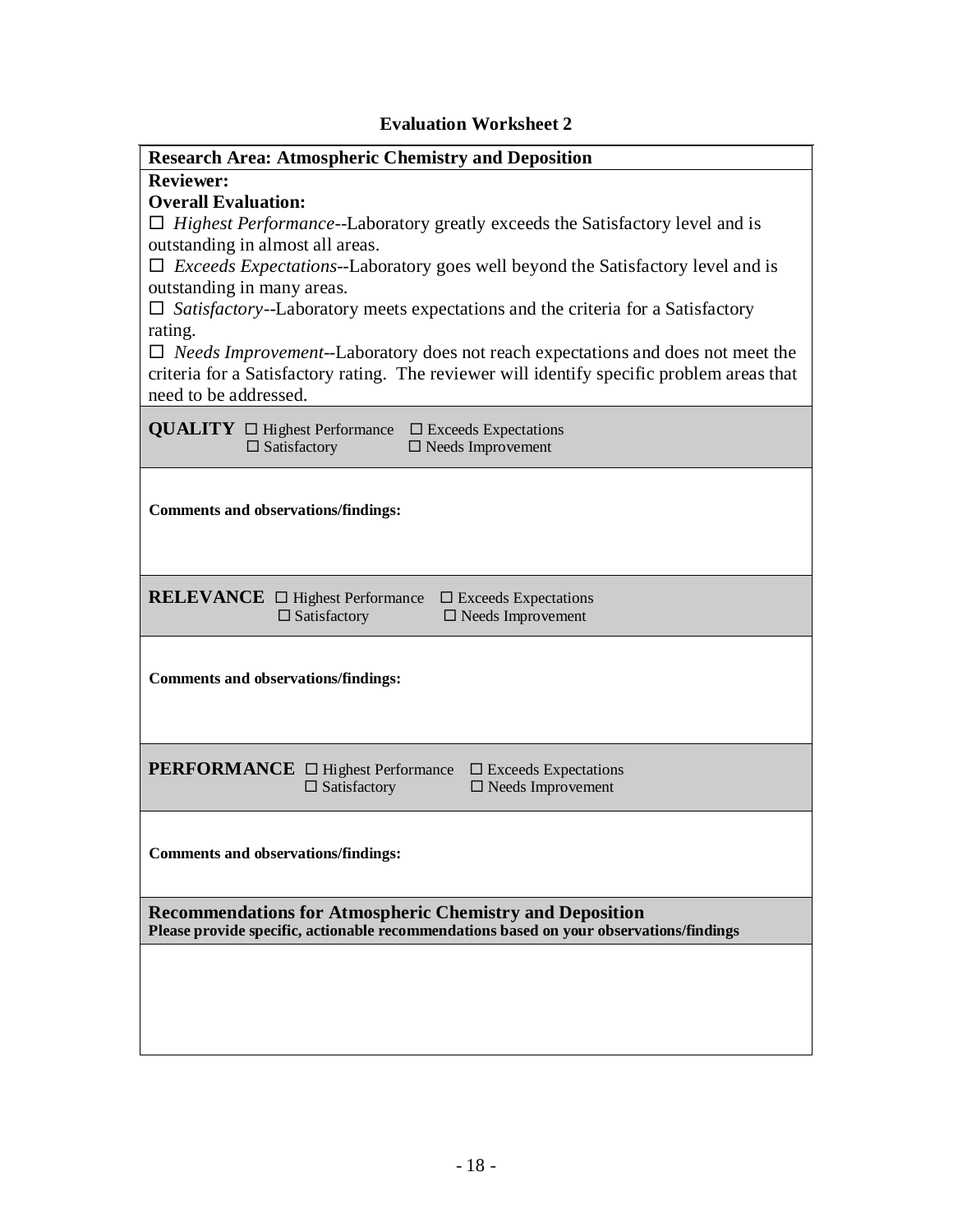#### **Evaluation Worksheet 3**

#### **Research Area: Climate Observations and Analyses**

#### **Reviewer:**

#### **Overall Evaluation:**

 *Highest Performance*--Laboratory greatly exceeds the Satisfactory level and is outstanding in almost all areas.

 *Exceeds Expectations*--Laboratory goes well beyond the Satisfactory level and is outstanding in many areas.

 *Satisfactory*--Laboratory meets expectations and the criteria for a Satisfactory rating.

 *Needs Improvement*--Laboratory does not reach expectations and does not meet the criteria for a Satisfactory rating. The reviewer will identify specific problem areas that need to be addressed.

| <b>QUALITY</b> $\Box$ Highest Performance<br>$\square$ Exceeds Expectations<br>$\Box$ Satisfactory<br>$\Box$ Needs Improvement                          |
|---------------------------------------------------------------------------------------------------------------------------------------------------------|
| <b>Comments and observations/findings:</b>                                                                                                              |
| <b>RELEVANCE</b> $\Box$ Highest Performance<br>$\square$ Exceeds Expectations<br>$\Box$ Satisfactory<br>$\square$ Needs Improvement                     |
| <b>Comments and observations/findings:</b>                                                                                                              |
| <b>PERFORMANCE</b> □ Highest Performance<br>$\square$ Exceeds Expectations<br>$\Box$ Satisfactory<br>$\Box$ Needs Improvement                           |
| <b>Comments and observations/findings:</b>                                                                                                              |
| <b>Recommendations for Climate Observations and Analyses</b><br>Please provide specific, actionable recommendations based on your observations/findings |
|                                                                                                                                                         |
|                                                                                                                                                         |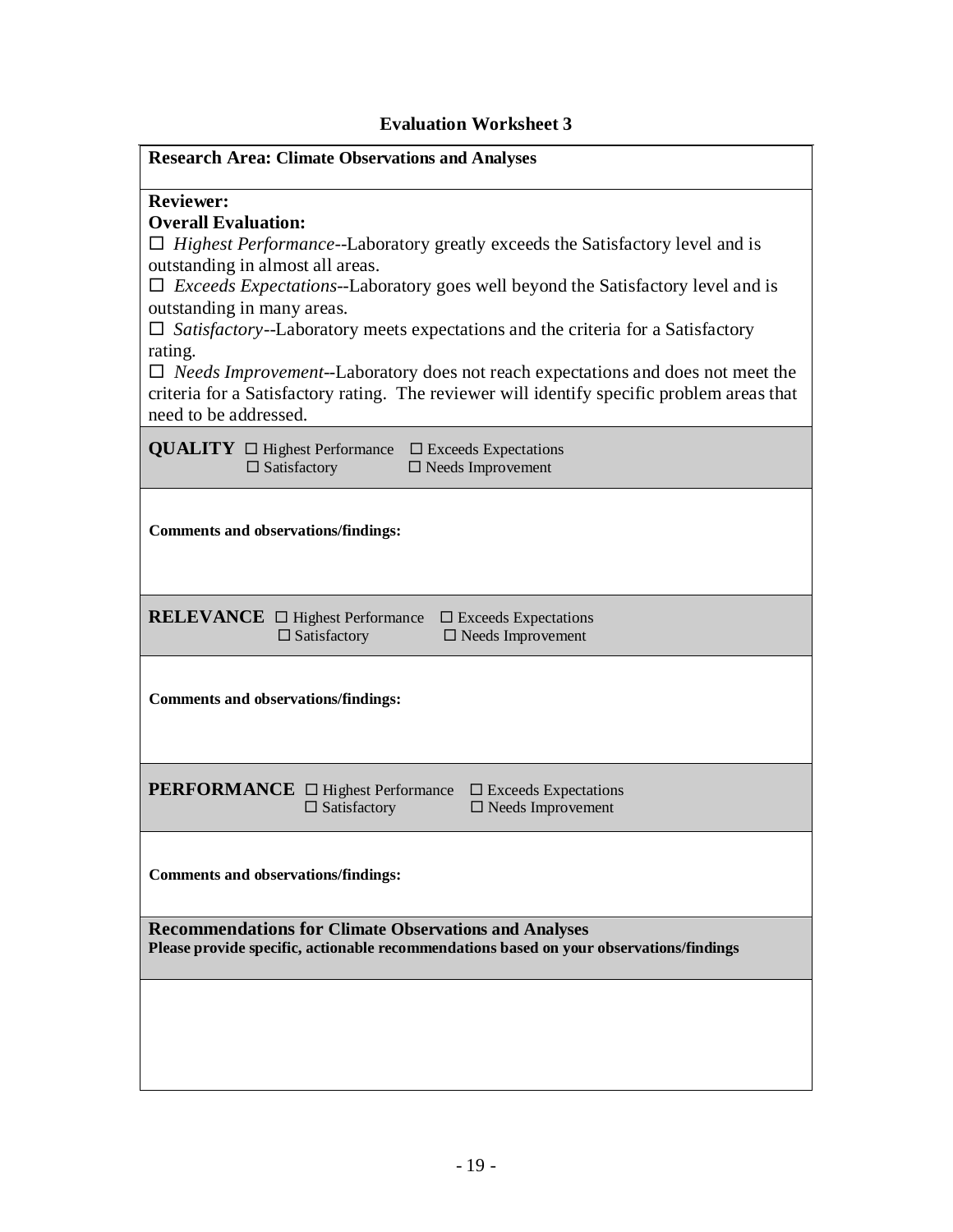## **Reviewer Feedback Worksheet – Additional Comments and Feedback on the Review Process**

#### **Reviewer:**

**Additional comments for OAR and laboratory management:**

**Additional comments and suggestions on conduct of the review for use in future laboratory reviews**

Please help OAR improve our science review process by telling us what worked well and did not work well throughout the process. In order to reduce the burden on you and the Laboratory staff, we would like to provide only the useful background information. What information provided was especially useful or not useful in your evaluations? What additional information would have helped you in your evaluation? What information could have been omitted without impacting the quality of your review?